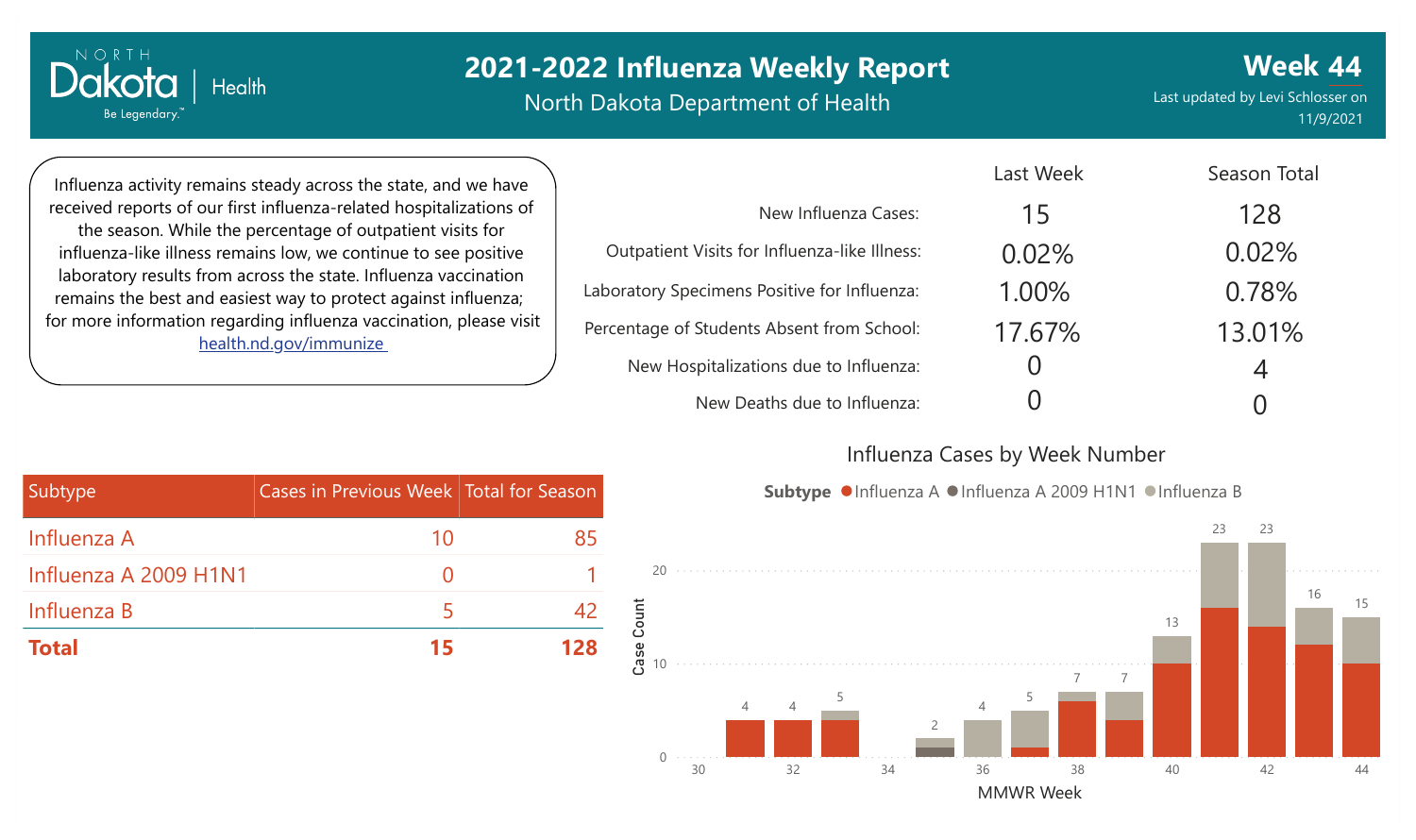

## **2021-2022 Influenza Weekly Report** North Dakota Department of Health

**Week 44** Last updated by Levi Schlosser on 11/9/2021

Laboratory-confirmed influenza is a reportable disease in North Dakota. Influenza "cases" include people that have tested positive for influenza in a healthcare setting. It does not include people with influenza who did not seek healthcare, or were diagnosed without a lab test, which is common. The true number of people in North Dakota is underrepresented, but case data allows us where influenza is circulating and in what populations. It also provides context regarding how the current season compares with previous seasons. Find more information about cases on ndflu.com

#### Influenza Cases by Gender



## Influenza Cases by Age Group





#### Total Influenza Cases by County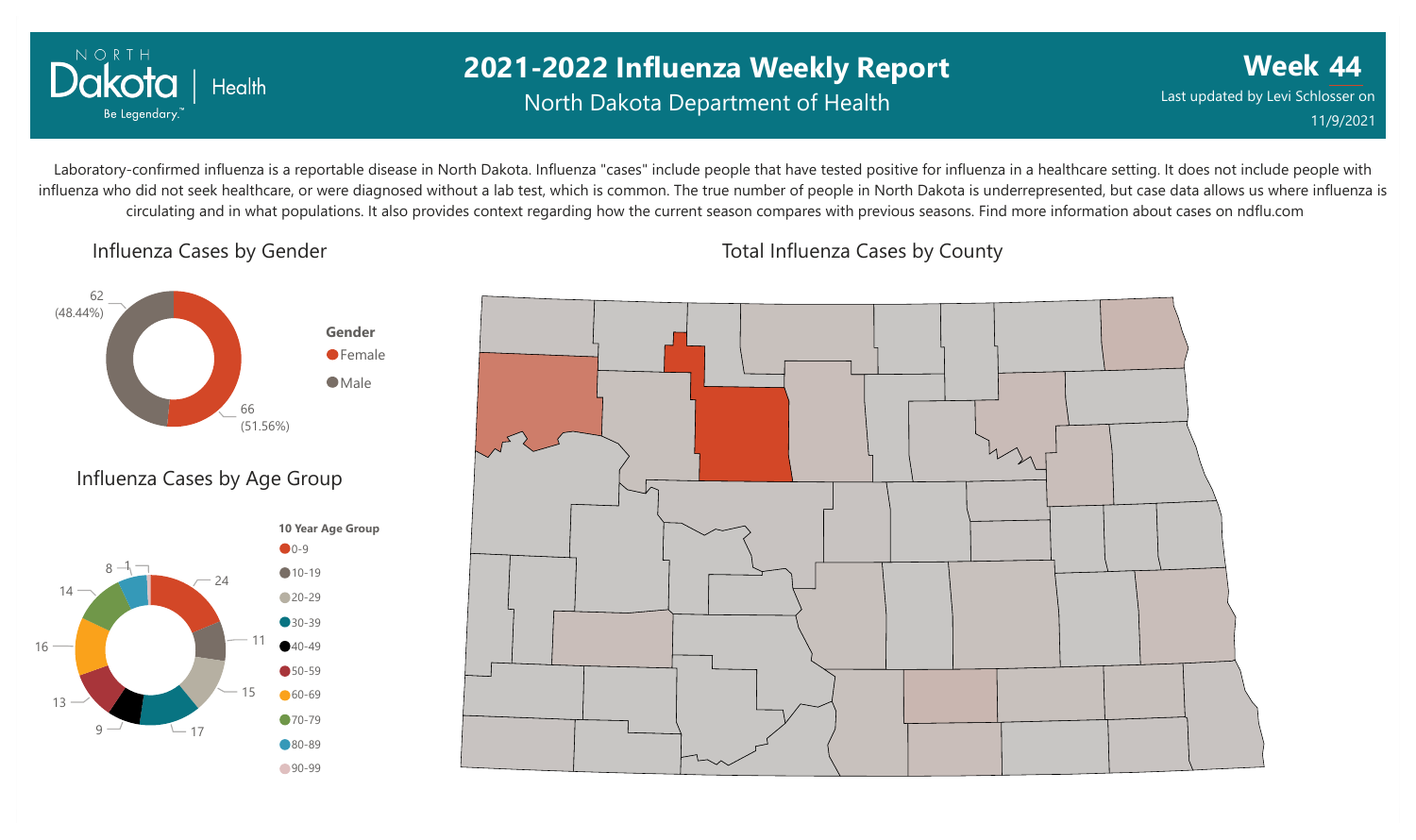

North Dakota Department of Health

Health

NORTH

Dakota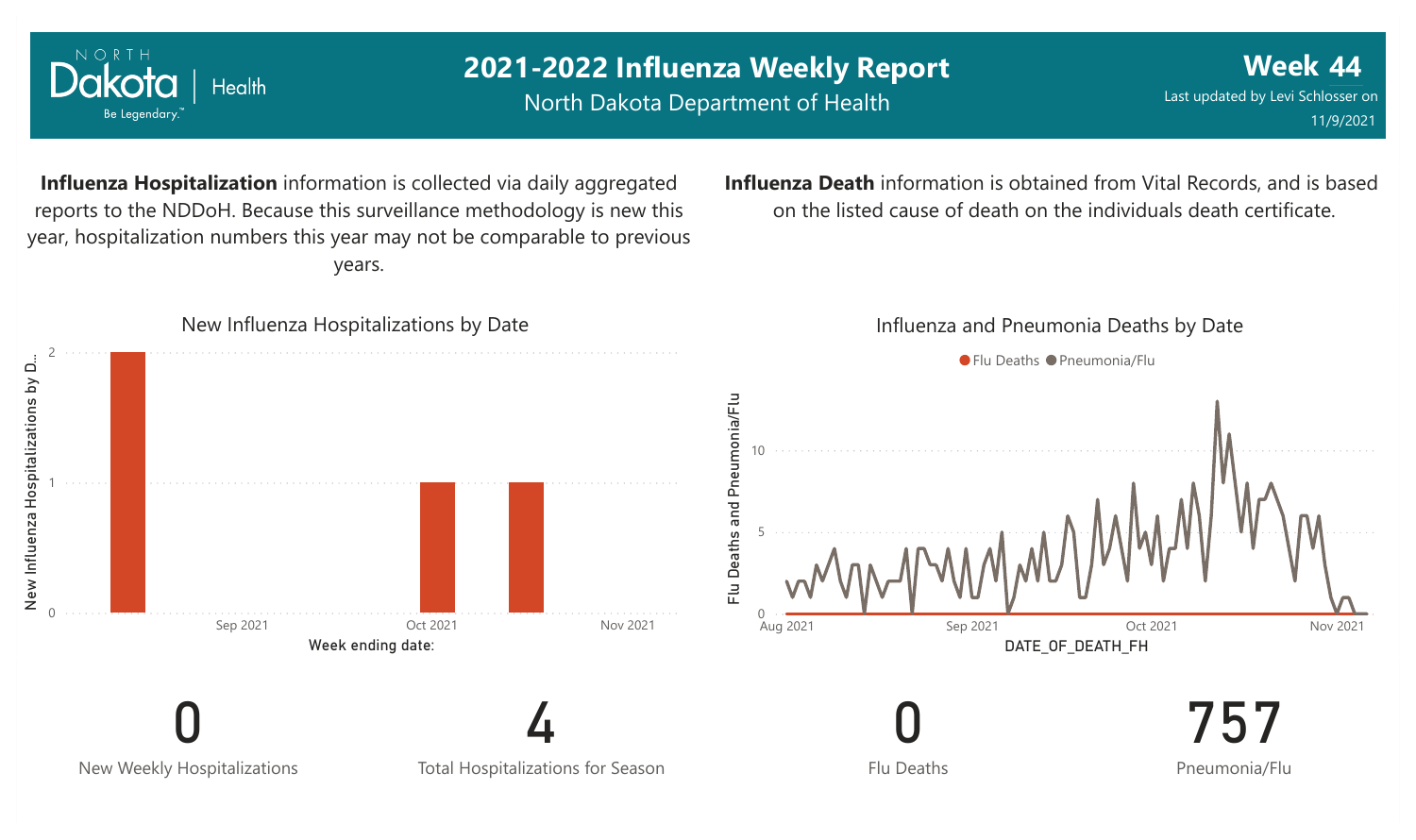

North Dakota Department of Health

**Week 44** Last updated by Levi Schlosser on 11/9/2021

**Outpatient Influenza-like Illness (ILI)** The NDDoH participates in the national U.S. Outpatient Influenza-like Illness Surveillance Network (ILINet). Data from participating outpatient providers in north Dakota are pooled to create a state-wide estimate for the weekly percent of healthcare visists due to influenza-like illness (ILI). Patients presenting with a fever of 100 degrees or greater AND a cough and/or sore throat are considered to have ILI. For more information [on state and national ILINet data, see FluView](http://fluview%20interactive/) Interactive

**Sentinel Laboratory Data** The NDDoH receives influenza and RSV testing data from participating sentinel laboratories across the state. The total number of positive tests and the total number of tests conducted are reported and used to create a state-wide percent positivity statistic. For influenza, percent positivity of 10% or greater indicates 'season level' influenza activity.



| <b>Week Ending Date:</b><br>▲ | Total # of Patients Seen for Any Reason Percent ILI |       |
|-------------------------------|-----------------------------------------------------|-------|
| Saturday, October 02, 2021    | 3,498                                               | 0.02% |
| Saturday, October 09, 2021    | 4,020                                               | 0.02% |
| Saturday, October 16, 2021    | 3,585                                               | 0.02% |
| Saturday, October 23, 2021    | 3,891                                               | 0.03% |
| Saturday, October 30, 2021    | 3,868                                               | 0.02% |
| Saturday, November 06, 2021   | 3,423                                               | 0.02% |
| <b>Total</b>                  | 22,285                                              | 0.02% |

Flu Positivity by Week



| Week ending date:           | Total Number of Specimens Tested Flu Positivity |       |
|-----------------------------|-------------------------------------------------|-------|
| Saturday, October 02, 2021  | 549                                             | 0.73% |
| Saturday, October 09, 2021  | 561                                             | 0.53% |
| Saturday, October 16, 2021  | 668                                             | 1.20% |
| Saturday, October 23, 2021  | 765                                             | 1.57% |
| Saturday, October 30, 2021  | 646                                             | 1.24% |
| Saturday, November 06, 2021 | 599                                             | 1.00% |
| <b>Total</b>                | 3.788                                           | 1.08% |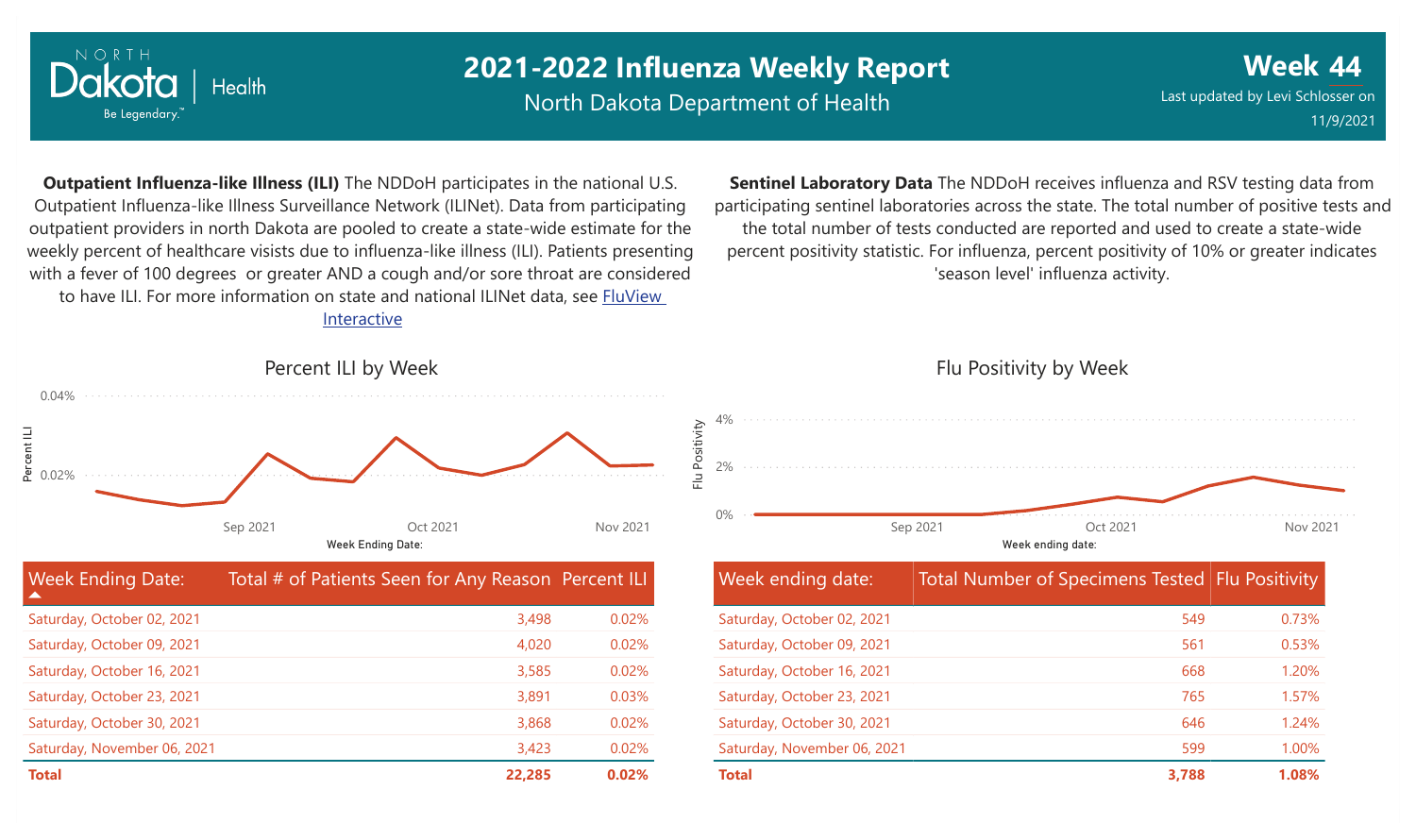

During the influenza season, increases in the **school absenteeism** data cab be used as an early indicator for influenza circulation. The NDDoH received absenteeism data from a majority of schools in the state. Data here include absences for all reasons.



During the influenza season, **influenza outbreaks** are common anywhere people gather, including schools, child care centers, long-term care facilities, and health care facilities. Outbreaks of influenza or influenza-like illness may be reported to the NDDoH. The following outbreaks have been reported this season.

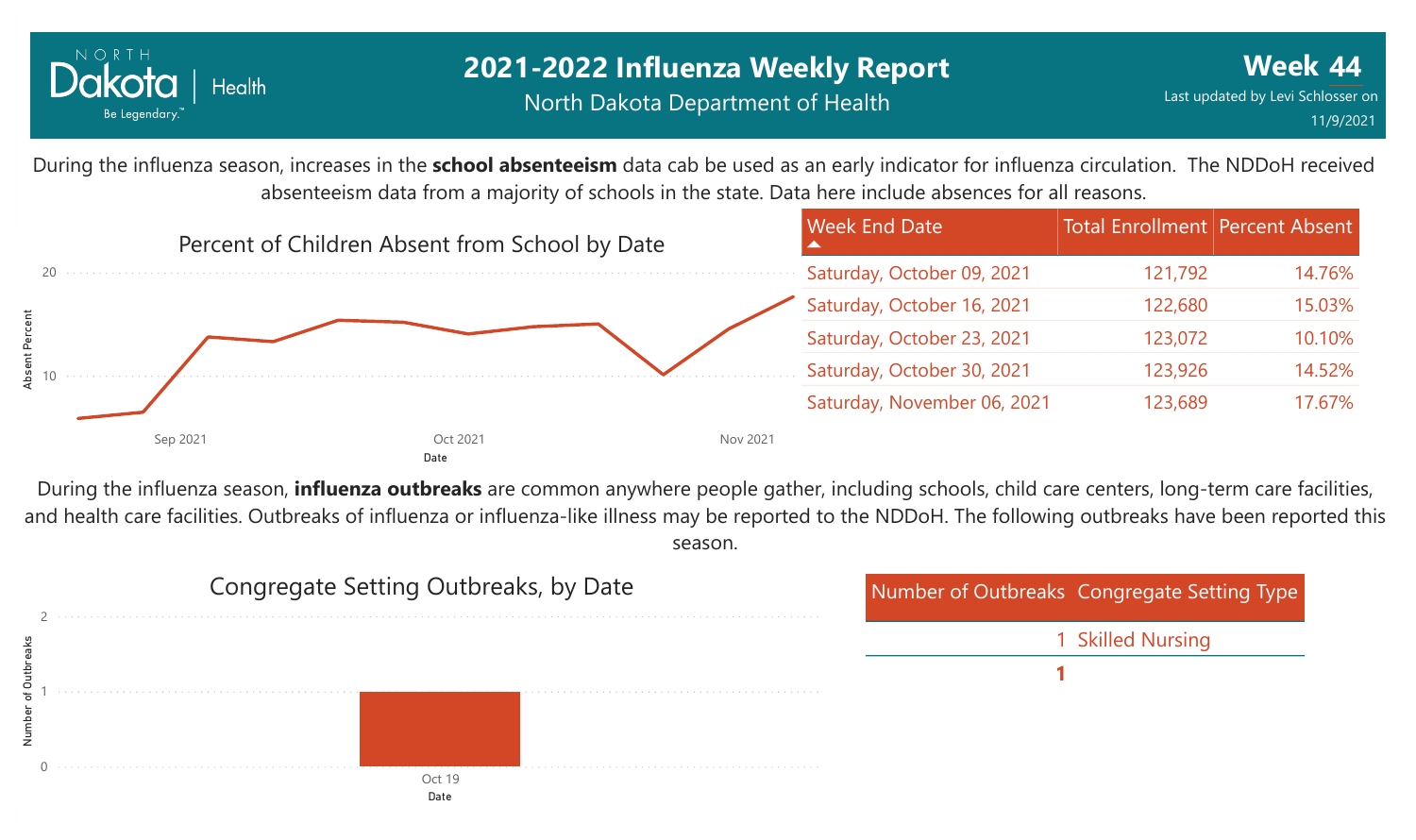

## **2021-2022 Influenza Weekly Report** North Dakota Department of Health

**Week 44** Last updated by Levi Schlosser on 11/9/2021

**Influenza vaccine doses administered** data from the North Dakota Immunization Information System (NDIIS) includes all administered doses of flu vaccine documented in the NDIIS to records with a North Dakota address. Adult immunizations do not have to be reported to the NDIIS so there may be more influenza vaccine doses being administered that are not reported to the NDIIS. Age groups are determined base on age at time of vaccination.



## Doses Administered by Age Group

### Statewide Doses Administered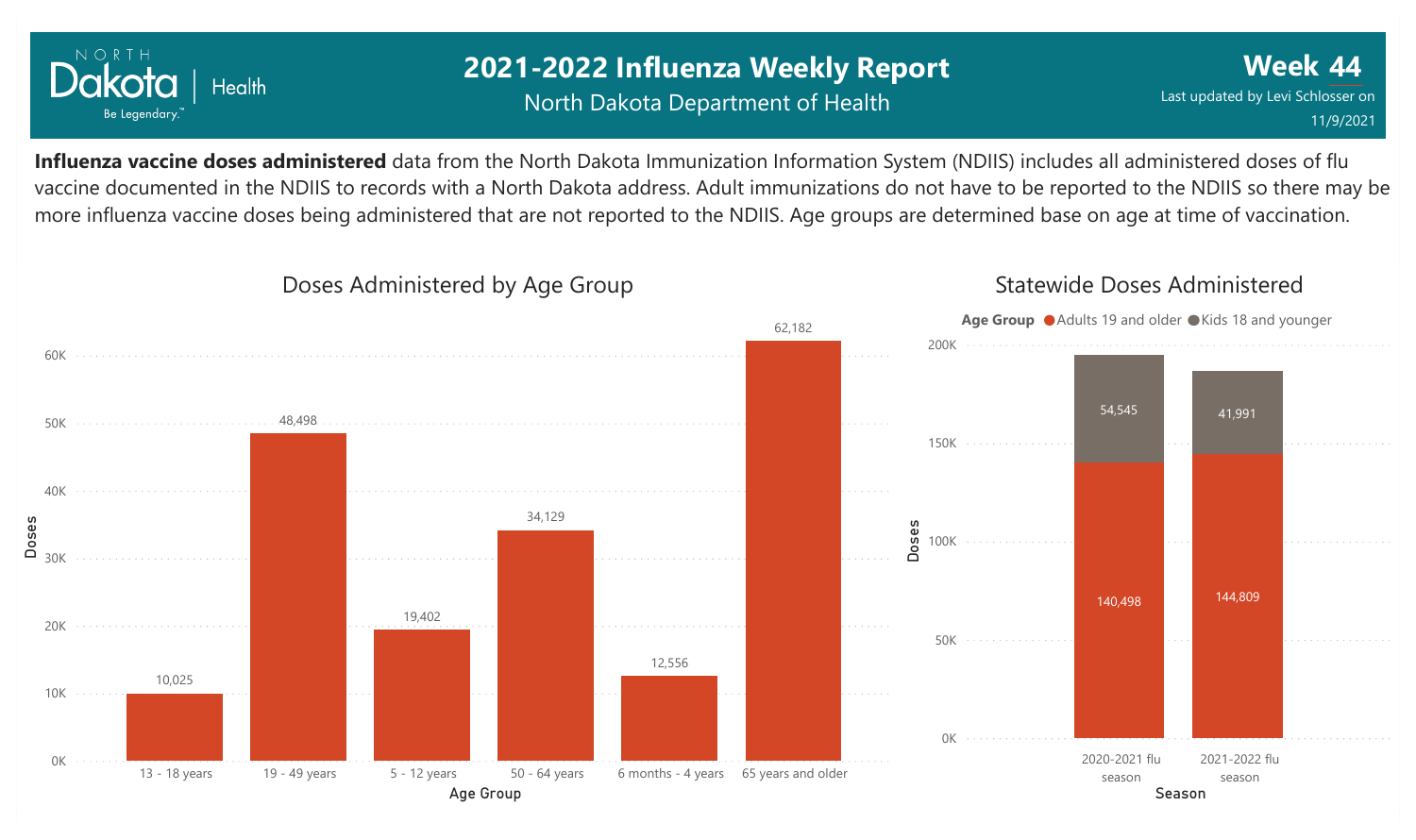# **2021-2022 Influenza Weekly Report Week 44** Dakota | Health Last updated by Levi Schlosser on North Dakota Department of Health Be Legendary. 11/9/2021Total Influenza Vaccine Doses Administered by County Week Number All  $\vee$ Age Group ADULT  $C$ HILD **County-level doses administered** data includes all administered doses of flu vaccine documented in the NDIIS as given to an individual with an address in the North Dakota county, regardless of where the provider who administered the dose was located.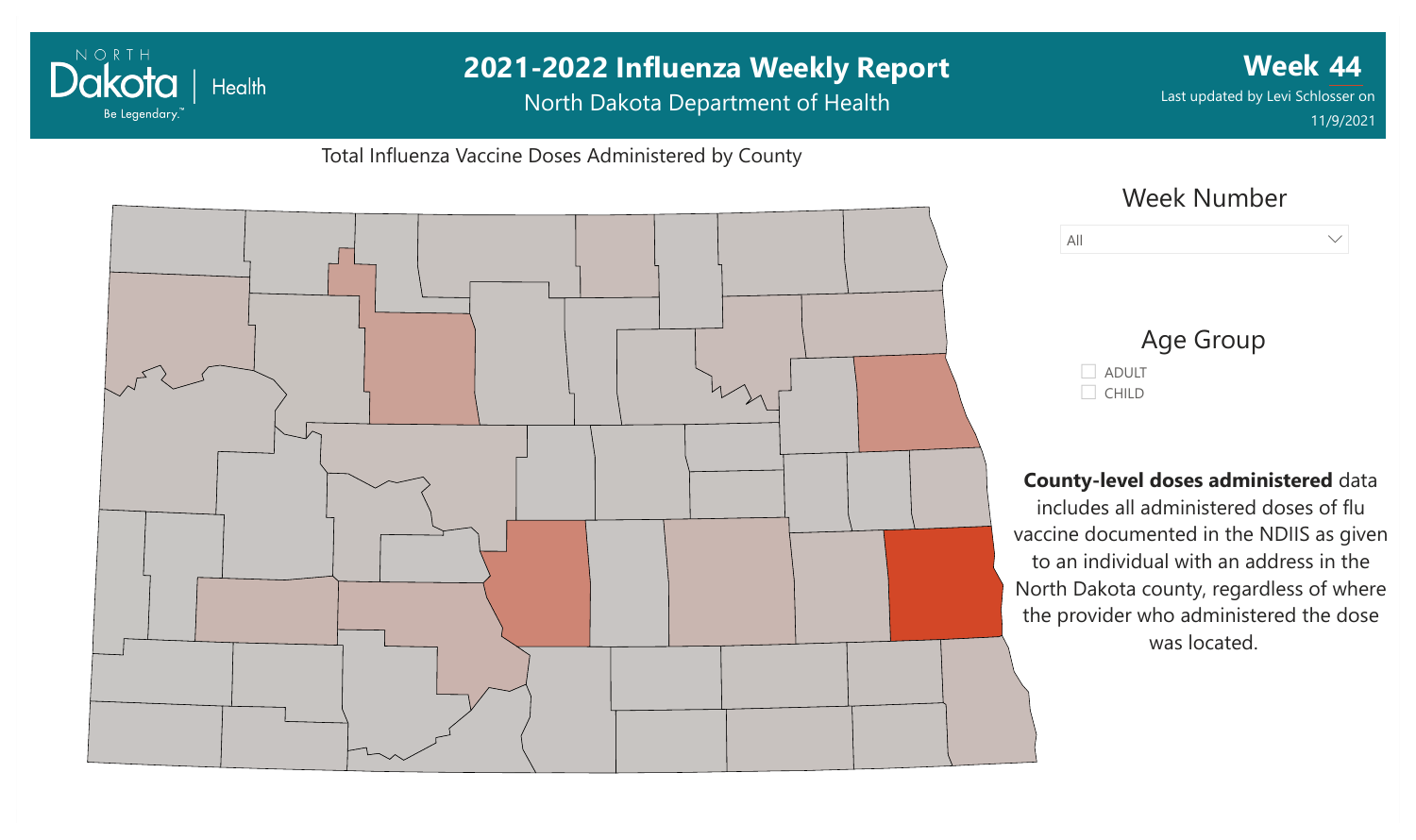North Dakota Department of Health



Dakota

Be Legendary.

Health

NDIIS data can also be used to estimate the percent of North Dakotans in each age group that have received at least one dose of influenza vaccine so far this flu season. NDIIS records included in **statewide coverage rates** must have a North Dakota address.

Adult immunizations do not have to be reported to the NDIIS so adult coverage rates may be higher.

## Statewide Flu Coverage for Adults >= 19